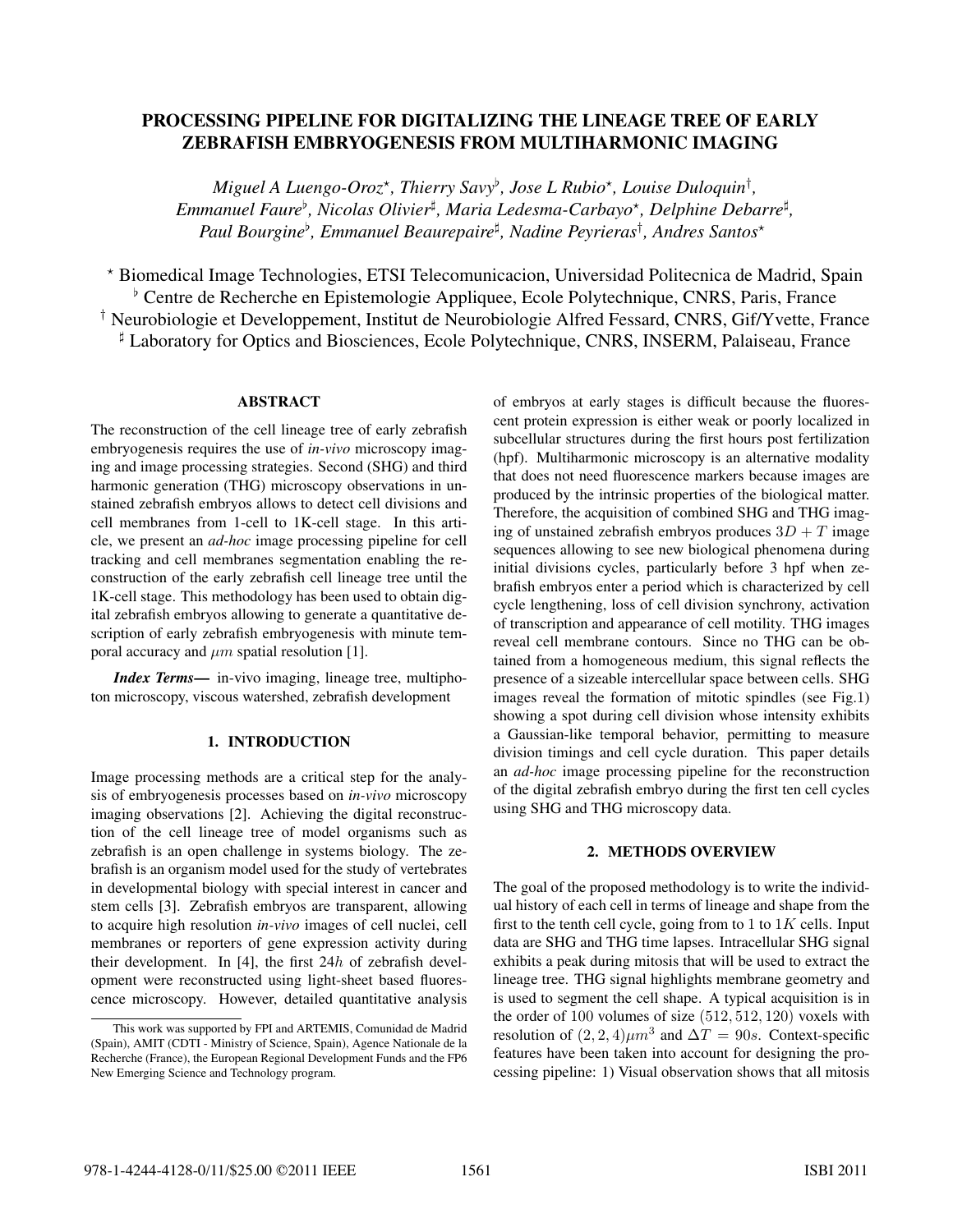

Fig. 1. SHG (green) and THG (blue) imaging of unstained zebrafish embryo at 64-cell stage (scale bar is  $100 \mu m$ ).

during a cell cycle occur almost at the same time (i.e. all the cells from 4 to 8 cells divide almost synchronously and then proceed as a wave through the embryo). 2) During this developmental period, we may assume that cells do not move except for mitosis. 3) During mitosis, daughter cells move symmetrically with respect to their mother cell.

Because errors in mitosis detection propagate along the lineage, the processing pipeline has been coupled with the Mov-IT validation interface (*Savy et al., unpublished*). In the proposed procedure, divisions in each cell cycle are automatically detected and manually checked and corrected before analyzing the next cell cycle. This strategy allows minimizing the human intervention to extract correct data. In Fig.2, the processing pipeline is presented. First, the SHG image sequence is divided into subsequences corresponding to each cell cycle and then each subsequence is collapsed into one frame, so time lapses that typically have one-hundred time points are reduced to ten. Next, the lineage tree is extracted from collapsed SHG data (identifying the cell daughters of each cell in the previous cycle). Then SHG spot detection is manually corrected with the Mov-IT interface and the procedure of automatic detection and validation/correction is iterated for all the cycles. Next, the timing of mitosis events is refined using the non-collapsed original complete SHG sequence. Finally, the nuclei position of each cell is used as seed for a viscous watershed segmentation of THG membrane images. In the following sections, all the steps are presented in detail.

#### 3. PROCESSING PIPELINE 3. PROCEssing Pipeline

### 3.1. SHG cycle fusion

First, SHG data is filtered with a 3D median operator and convolved with a gaussian kernel for regularization purposes. Visual inspection of SHG data shows that the mitotic spots of each division cycle are organized in temporal waves across



Fig. 2. Schema of the processing pipeline for generating the digital zebrafish embryo from SHG and THG data.

the embryo. The timing of this global mitotic clock can be extracted from the integration of the total SHG signal along time. The measurement *total-SHG-signal* presents an oscillatory behavior where maxima correspond to the time points where most of the mitosis are occurring inside a division cycle and minima correspond to moments between two division waves. The identification of the function minima allows to find the time intervals corresponding to each cell cycle (see Fig.3). In order to produce a single 3D volume per division



Fig. 3. Total SHG signal intensity along time. Signal peaks correspond to division waves.

cycle, all the time points belonging to a division wave are added into a single 3D image volume (see Fig.4).

### 3.2. SHG lineage extraction

The goal of this module is to identify all the SHG spots in each division cycle and link each cell with its two daughter cells in the next cycle. The inputs of this module are the ten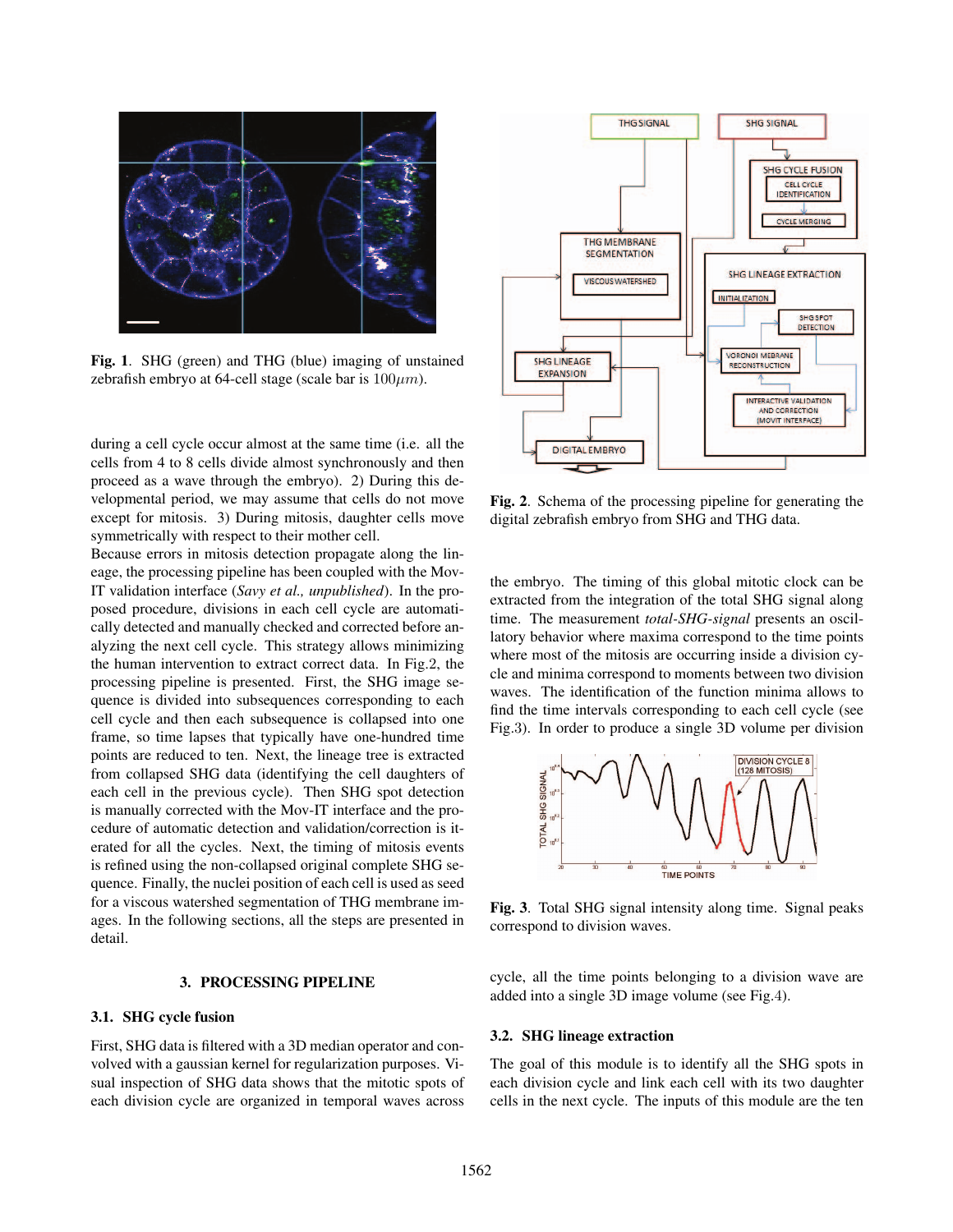

Fig. 4. Projection of consecutive SHG volumes and its resulting collapsed single volume (128-cell stage).

SHG fused images corresponding to the first ten cycles and the ten embryo binary masks (extracted from THG data using mathematical morphology operators). The Voronoi regions inside the embryo mask generated from cell centers are a reasonable approximation to membrane boundaries [5]. Hence, we can assume that when a mother cell divides, the nuclei of the two daughter cells are going to divide inside the Voronoi region associated with their mother cell in the previous cycle. The iterative procedure comprises the following steps: 1) Find the SHG spots corresponding to the first division cycle, typically two if starting with two cells. They are the two highest intensity regional maxima inside the embryo mask. Afterwards the Voronoi partition from the detected spots are created inside the embryo mask of the next division cycle. 2) Find the SHG spots corresponding to the next division cycle (twice the number of cells than in the previous cycle). For each Voronoi region extracted from the previous cycle analysis, the maximum of intensity is found and corresponds to the first daughter cell. During mitosis both daughter cells have symmetric displacements relative to the mother cell, therefore the search for the second daughter is restricted to the symmetric hemisphere inside the Voronoi region with respect to the first daughter and the mother cell. The local intensity maximum in this restricted region is selected as the second daughter cell (see Fig.5). 3) The detected spots are visually validated and corrected using the Mov-IT interface. Error rates in detection before validation are in the order of  $10 \pm 5\%$  (note that the number of false positives equals the false negatives, meaning that correcting a spot simply consist in moving the position - which is easier than creating or deleting spots). 4) The Voronoi partition of the embryo mask in the next division cycle is created from detected spots. The procedure goes back to step 2 until all the cycles are analyzed.

# 3.3. SHG lineage temporal expansion

The previous module allowed the extraction of the cell lineage tree from the collapsed SHG images providing the parental relationships and the spatial position. Nevertheless, it does not show the exact time of mitosis inside the division cycle.



Fig. 5. Illustrative example of mitosis tracking. (a) 2-cell stage spots detection and associated Voronoi regions (in grey and white). Arrow points to the cell that is going to be tracked. (b) Red arrow points to the SHG spot detected in the 4-cell stage inside the Voronoi region of the previously pointed cell (blue arrow). (c) Green arrow points to the second daughter outside the isosurface region showing the forbidden region associated to the other daughter (red arrow).

In order to find the precise timing of mitosis, SHG intensity values at the detected spatial position of each mitosis along consecutive time points, are fitted to a Gaussian function that models SHG signal during mitosis. Thus, the maximum of the fitted function refines the timing of mitosis (see Fig.6 and Fig.7). Moreover, to be coherent with the global timing, the acquisition delay corresponding to each *xy* slice in the same 3D volume has been also compensated.



Fig. 6. (top) Four consecutive frames of SHG signal. (bottom) Intensity measurement at the different time steps on 2 cells and the gaussian fitting of SHG signal along time.

### 3.4. THG membrane segmentation

The THG signal serves as a membrane marker that allows extracting cell shape. Cell segmentation is approached by a watershed-based methodology where the seeds are the cell centers extracted from the SHG spots. However, the THG signal delineating cell boundaries is in some places poorly defined, leading to leakage problems with the standard watershed. To address this issue, we have implemented a vis-